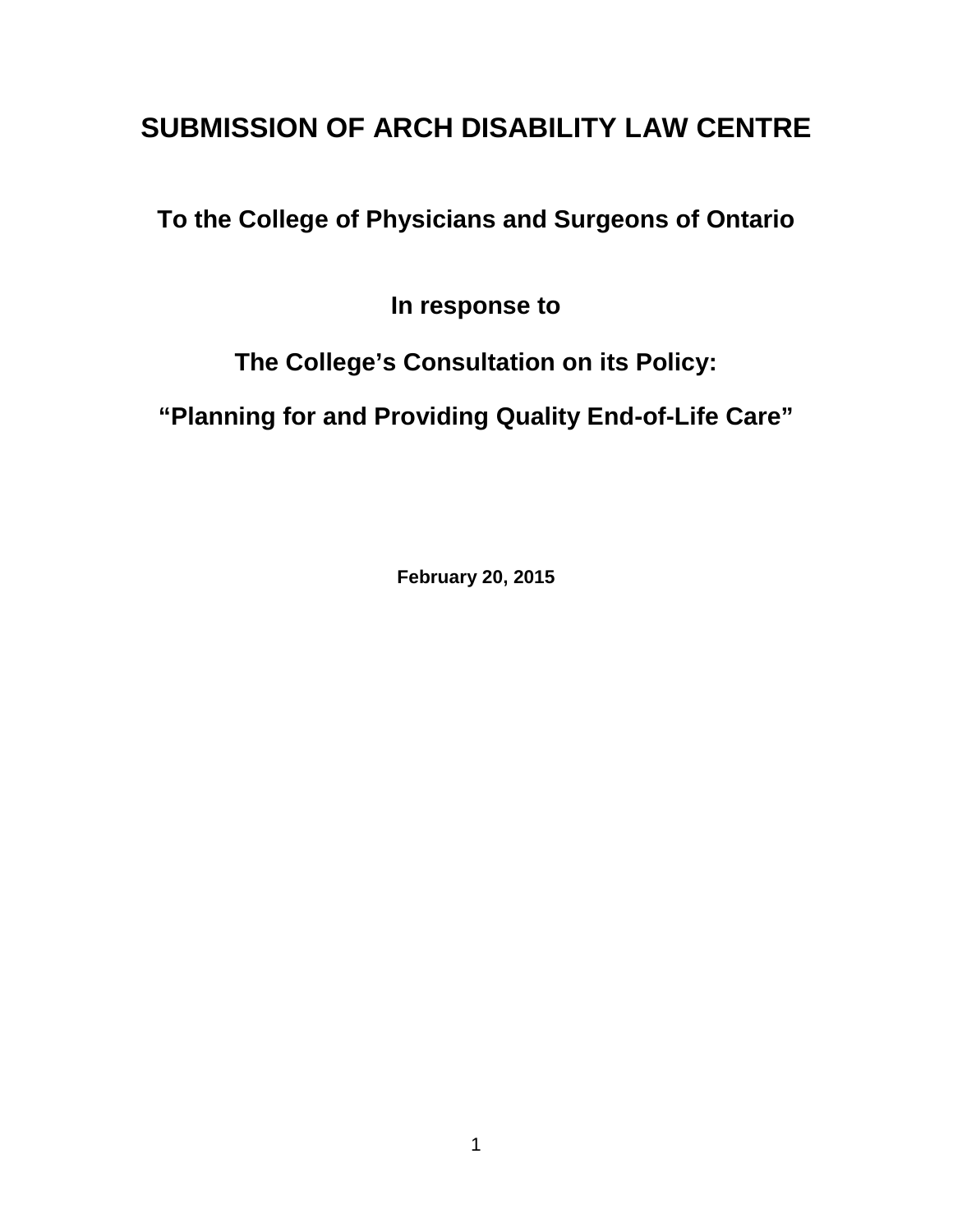# **1. About ARCH Disability Law Centre**

ARCH is a not-for-profit specialty community legal clinic dedicated to defending and advancing the equality rights of people with disabilities in Ontario. ARCH is governed by a volunteer board of directors, a majority of whom are people with disabilities. ARCH provides Summary Advice and Referral Services to Ontarians with disabilities and represents individuals as well as disability organizations in test case litigation at all levels of tribunals and courts. We provide education to people with disabilities on disability rights and to the legal profession on disability law. We also make submissions to government on matters of policy and law reform. Information about ARCH can be obtained from our website at [www.archdisabilitylaw.ca.](http://www.archdisabilitylaw.ca/)

# **2. About this Submission**

Thank-you for offering us the opportunity to comment on the draft policy "Planning for and Providing Quality End-of-Life Care" (the Policy). ARCH acknowledges that end-of-life medical treatment can give rise to unique and complex questions that can be difficult to navigate. ARCH supports the College of Physicians and Surgeons of Ontario's (CPSO) efforts to provide guidance to physicians and to protect the interests of patients, particularly those who may experience challenges expressing their wishes when it comes to end-of-life treatment options.

ARCH's submissions focus on the impact of the draft policy upon low-income persons with disabilities who may require end-of-life medical treatment, or who may, for various reasons, not wish to consent to end-of-life treatment.

# **3. Comments on the Draft Policy**

## **Communication**

Section 2 of the Policy provides guidance to physicians with respect to communication during end-of-life care situations. In addition to the suggestions set out in section 2, ARCH recommends that the Policy state that physicians have a legal obligation under Ontario's Human Rights Code to accommodate the disability-related needs of their patients. Some patients with disabilities will require accommodations in order to ensure effective communication between the physician and the patient. This can include, for example, patients who are Deaf or hard of hearing and require American Sign Language interpretation, patients who use alternative and augmentative communications, patients with intellectual disabilities who require the use of clear language, and other patients with disabilities. Where necessary, physicians put disability accommodations in place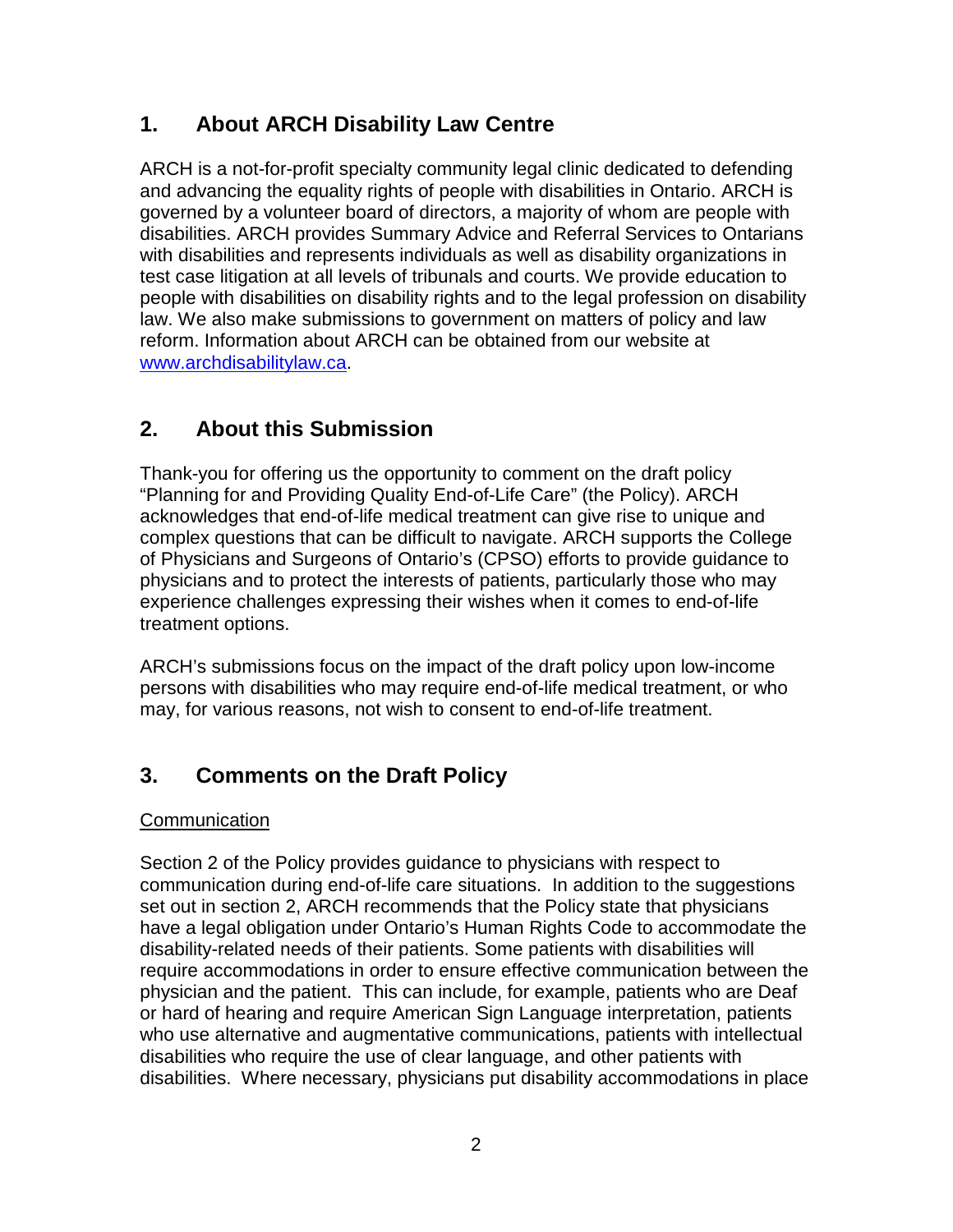in order to ensure that they can communicate effectively with their patients regarding end-of-life treatment decisions.

The second paragraph of section 2 discusses involving family members or others in the patient's care. It is important for physicians to understand that in some circumstances, involving another person is a disability-related accommodation. For example, some people with intellectual disabilities have support circles or supported decision-makers. Supported decision-makers are people who assist the person with the disability to understand, make, and communicate decisions, including decisions related to health care treatment. Involving such persons in end-of-life care decisions may be necessary in order to accommodate the patient's disability.

Equally, it is important to ensure that the patient (or the substitute decision-maker where the patient is incapable) desires the involvement of persons close to them and has control over who to involve in treatment decisions. Some persons with disabilities may be in relationships in which others exert power over them and attempt to make decisions for them without their consent. Physicians may be in a position to assist patients to involve those they wish to involve, and prevent those they do not wish to involve from interfering.

#### Consent to Treatment

Section 4.2 states that physicians are entitled to presume that a patient is capable of giving or refusing consent unless there are reasonable grounds to think otherwise. ARCH submits that it would be helpful to gives some examples or describe what constitutes "reasonable grounds." What physicians would consider reasonable grounds will vary considerably, depending on the individual physician's personal experiences, moral code, cultural and religious beliefs, knowledge of the law, and other factors. In the context of consent to treatment, physicians should be following the provisions of the *Health Care Consent Act*, and the case law on consent to treatment, which outline what factors to consider in order to determine whether a person is incapable of consenting to treatment decisions. Including some examples of what constitutes reasonable grounds according to the law would provide important guidance for physicians.

ARCH has made additional comments in this regard in our submission regarding the CPSO's consultation on its "Consent to Treatment: Draft Policy".

## Life-Saving and Life-Sustaining Treatment

Section 5.2 states that if a patient or substitute decision-maker does not consent to life-saving or life-sustaining treatment, it is still appropriate to provide palliative care. ARCH recommends adding the words "provided the patient or substitute decision-maker consents to palliative care" in order to clarify that physicians must obtain consent for this type of treatment.